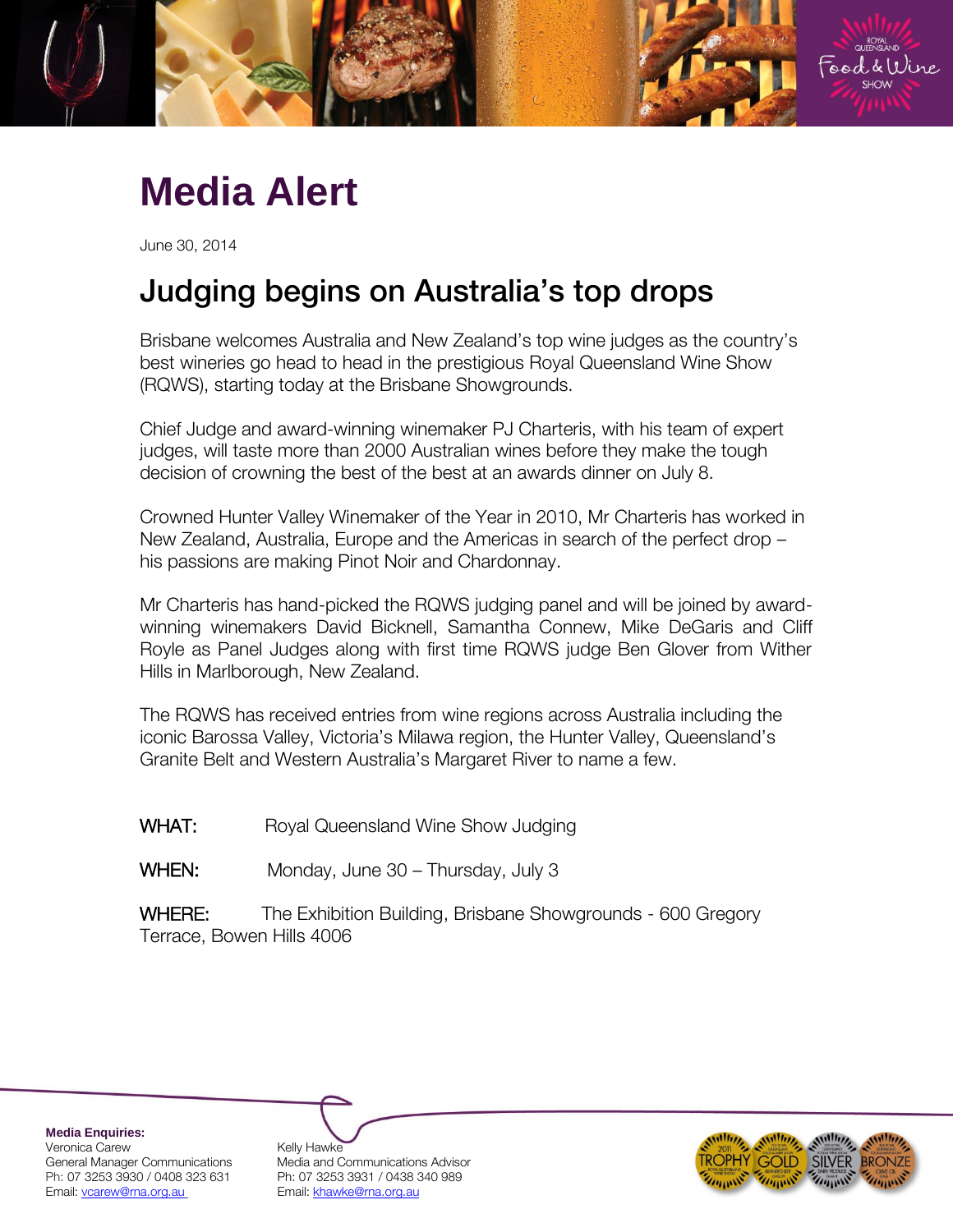### ROYAL QUEENSLAND WINE SHOW JUDGES

#### Chief Judge: PJ Charteris

Crowned Hunter Valley Winemaker of the Year in 2010, Mr Charteris has worked in New Zealand, Australia, Europe and the Americas in search of the perfect drop – his passions are making Pinot Noir and Chardonnay.

Mr Charteris joined the Royal Queensland Wine Show as Chief Judge in 2013. The show has gone from strength to strength under his direction.

He splits his time between New Zealand's Central Otago and the Hunter Valley and runs his own successful label, Charteris Wines.

#### About the Panel Judges:

David Bicknell – Chief Winemaker and CEO at Oakridge, Yarra Valley and a respected wine judge, Dave joins the panel again after a busy year at the famous Oakridge Winery.

Samantha Connew - Samantha launched her own label 'Stargazer' in Tasmania in 2013. She won the International Red Winemaker of the Year at London's International Wine Challenge 2007 and who will take up the position of Chief Wine Judge Sydney in 2015.

Mike DeGaris - Mike joins the panel with a life time of experience as a winemaker and wholesaler in Australia and New Zealand.

Cliff Royle – After spending 12 years as Chief Winemaker at Voyager Estate, Cliff is now at award-winning winery, Flametree Wines. He's been described as "one of the most gifted wine makers of his generation."

#### Judges:

Ben Glover – Mr Glover has just finished his 11th Vintage at the famous Wither Hills Vineyards in Marlborough, New Zealand

Nick Ryan - Nick is a leading wine & food commentator. He has recently returned to Adelaide after a year in France

Kim Bickley - Business Manager Fine Wine Partners Sydney

Trina Smith - Senior Sparkling Winemaker at Treasury Wine Estates

**Media Enquiries:** Veronica Carew **Kelly Hawke** Email[: vcarew@rna.org.au](mailto:vcarew@rna.org.au) Email: [khawke@rna.org.au](mailto:khawke@rna.org.au)

General Manager Communications Media and Communications Advisor Ph: 07 3253 3930 / 0408 323 631 Ph: 07 3253 3931 / 0438 340 989



ROYAL<br>QUEENSLAND ood & Wine